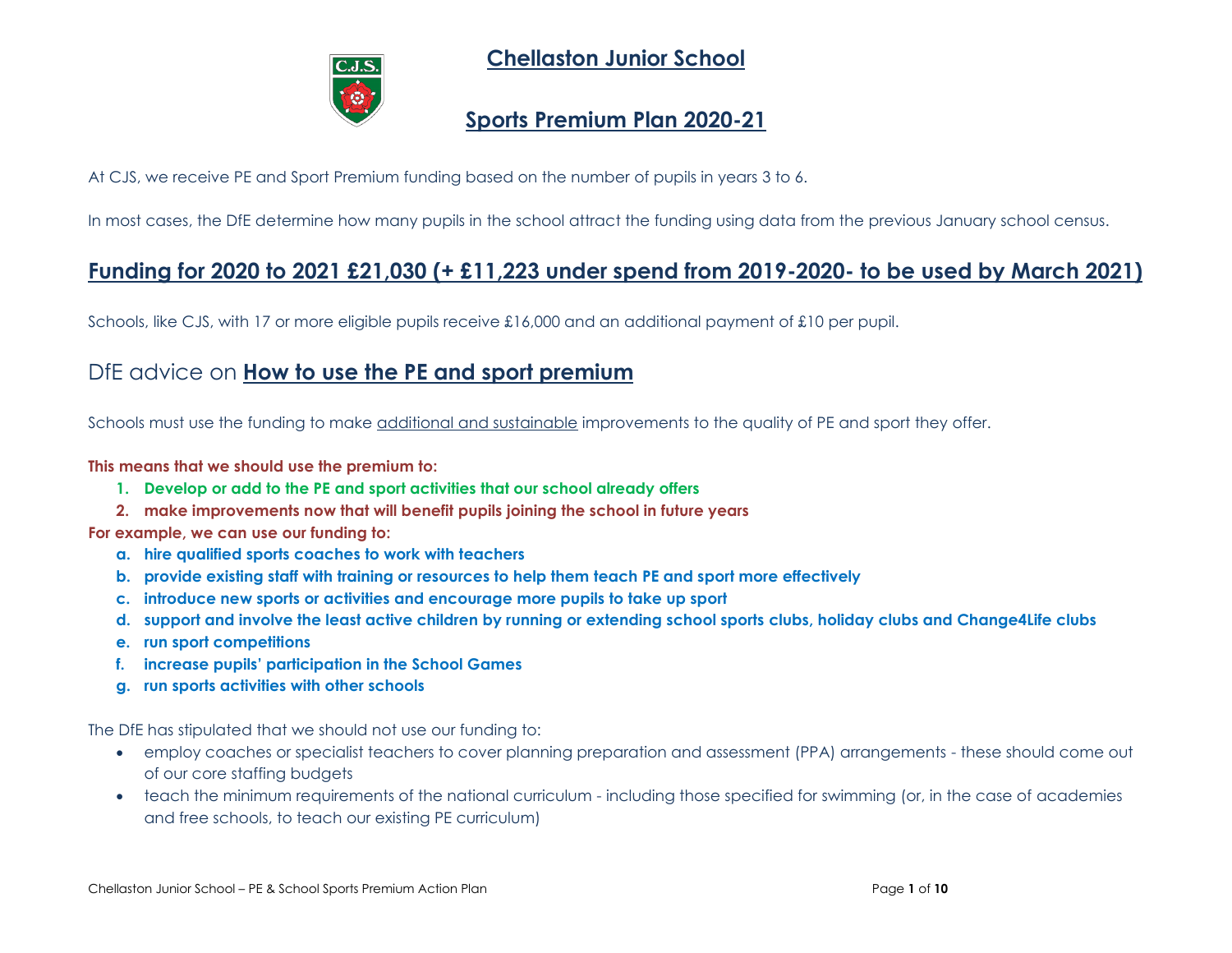# **Rationale behind CJS Sports Premium Funding:**

We have **5 key indicators** for our PE & Sport Premium Funding (you'll find action plans on the following pages):

- Key indicator 1: Engagement of all pupils in regular physical activity
- Key indicator 2: The profile of PE and sport being raised across the school as a tool for whole school improvement
- Key indicator 3: Increased confidence, knowledge and skills of all staff in teaching PE and Sport
- Key indicator 4: Broader experience of a range of sports and activities offered to all pupils.
- Key indicator 5: Increased participation in competitive sport.

#### In order to:

- Improve the quality of Teaching and Learning
- Increase the range of sporting activities on offer
- Increase participation in intra-school competitions (and activities with other schools)
- Encourage more pupils to take up sport (especially vulnerable pupils and those who are less active)
- Fund the Active Schools Programme
- Increase/improve resources

### **This will impact in the following ways**

- ➢ Improved staff knowledge and expertise leading to:
	- o Improved attendance
	- o Improved behaviour for learning
	- o Raised self-esteem
	- o Increased sense of community and belonging (i.e. being part of teams)
	- o Increase fitness, reduce obesity
	- o Improved progress and outcomes in reading, writing and maths

The school is allocating more that the £ funding for 2020-21, overall, over the 5 key indicators

| Engagement in regular                                                                | Profile of PE & Sport | Confidence, Knowledge | Broader range of | Increased participate in |  |  |
|--------------------------------------------------------------------------------------|-----------------------|-----------------------|------------------|--------------------------|--|--|
| physical activity                                                                    |                       | & Skills              | experiences      | competitive sport        |  |  |
| £18,278                                                                              |                       | £5775                 | £3000            | £2700                    |  |  |
| Other Indicators identified by school: Additional Swimming and Involvement with SSP: |                       |                       |                  |                          |  |  |
| £2500                                                                                |                       |                       |                  |                          |  |  |

### Total planned spending **£32.253**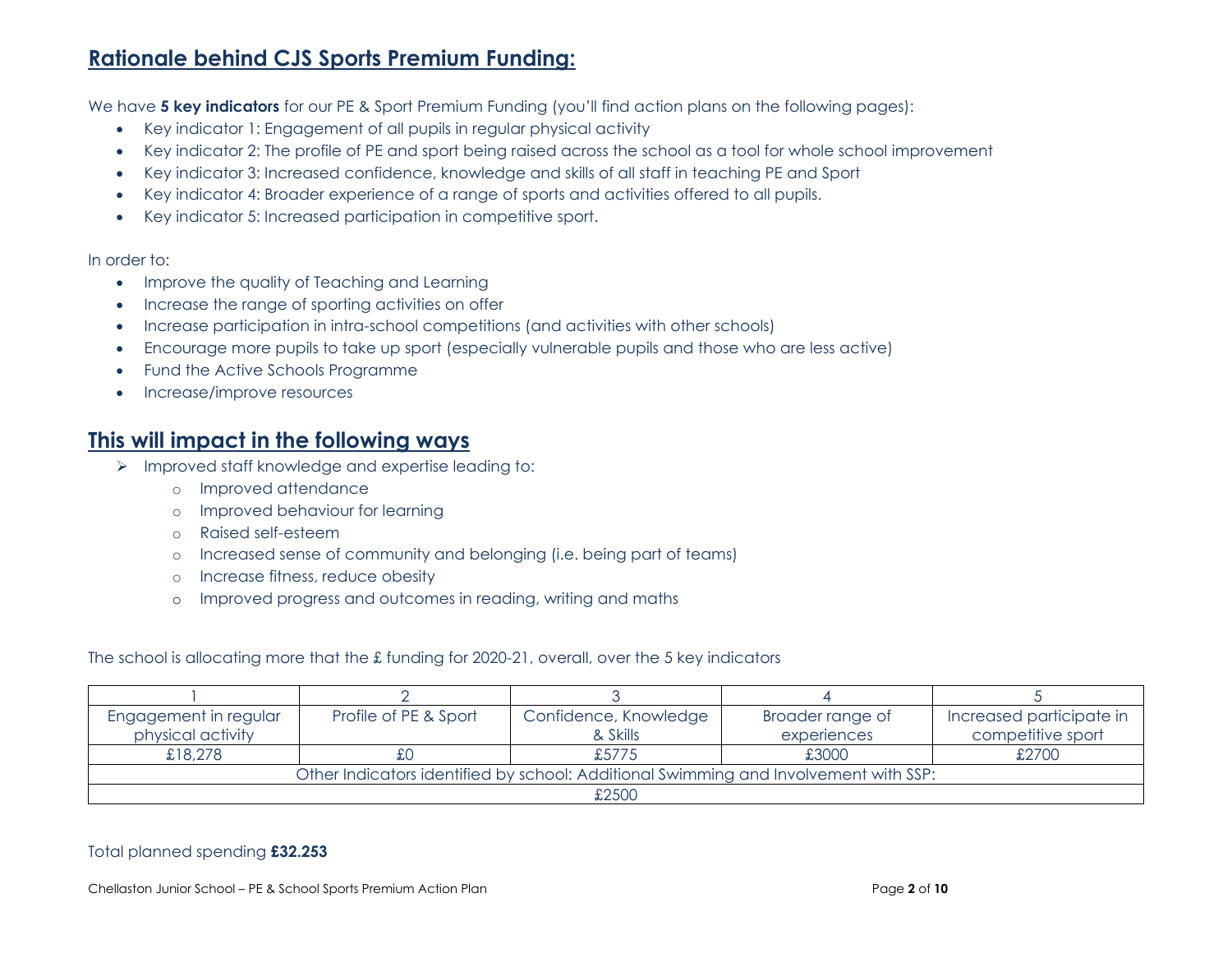# **Chellaston Junior School PE and Sport Premium Action Plan | Date Updated: July 2020**

| September 2020 - August 2021<br>Total fund allocated: £18,278                                                                     |                                                                                                                                                                                                                                                                                                                                                                                                                                                                                                                                |                                                                   |                                                                                    |                                                                                                                                                                                                                                                                                                 |                                                                                                                                                   |  |
|-----------------------------------------------------------------------------------------------------------------------------------|--------------------------------------------------------------------------------------------------------------------------------------------------------------------------------------------------------------------------------------------------------------------------------------------------------------------------------------------------------------------------------------------------------------------------------------------------------------------------------------------------------------------------------|-------------------------------------------------------------------|------------------------------------------------------------------------------------|-------------------------------------------------------------------------------------------------------------------------------------------------------------------------------------------------------------------------------------------------------------------------------------------------|---------------------------------------------------------------------------------------------------------------------------------------------------|--|
|                                                                                                                                   | Key indicator 1: Engagement of all pupils in regular physical activity                                                                                                                                                                                                                                                                                                                                                                                                                                                         |                                                                   |                                                                                    | Percentage of total allocation: 32%                                                                                                                                                                                                                                                             |                                                                                                                                                   |  |
| School focus with<br>clarity on intended<br>impact on pupils:                                                                     | Actions to achieve:                                                                                                                                                                                                                                                                                                                                                                                                                                                                                                            | Funding<br>allocated:                                             | Monitoring:                                                                        | Evidence and impact:                                                                                                                                                                                                                                                                            | Sustainability and suggested<br>next steps:                                                                                                       |  |
| Increase daily<br>physical activity in<br>the school day.<br>Continuing work<br>from the Active<br>schools programme              | -Increase the amount of daily physical<br>activity children do in a day.<br>-Aiming to have at least 3 active lesson<br>within the day.<br>-All teachers to use DPA record sheet to<br>capture increase of Physical activity<br>-To embed physical activity in the culture<br>of our school.<br>-Support the engagement of parents e.g.<br>Parent and child events, fitness classes<br>and family rounders.<br>-Assess the difference that physical activity<br>levels have on our pupils fitness and<br>physical development. | Nil                                                               | <b>BMC</b>                                                                         | -Observations from learning walks. Photos<br>taken by staff to put on the PE board or on<br>Twitter.<br>-DPA record sheets collected each week<br>by Sports Councillor.                                                                                                                         | -Share ideas in staff<br>meetings termly and any<br>new websites/resources.<br>-Up the aim to 3 active<br>lessons in a day the<br>following year. |  |
| Engage with pupils<br>who aren't<br>particularly sporty<br>and either currently<br>overweight or at risk<br>of becoming so.       | - Run a lunch club similar to how Rammie's<br>healthy hero's ran last year using DCCT<br>coaches. Fitness is fun sessions.<br>-Assess the chn physical fitness                                                                                                                                                                                                                                                                                                                                                                 | £500                                                              |                                                                                    | - Chn to be re-assessed on physical fitness<br>at the end of the year and compare it to<br>previous years measurements.                                                                                                                                                                         | -To continue this club with<br>Mid Day supervisors in<br>future years.                                                                            |  |
| Continue to<br>promote the daily<br>mile to get all pupils<br>undertaking 15<br>minutes of<br>additional activity in<br>the week. | -Promote daily mile with termly<br>competitions etc e.g. Autumn 2 Launch<br>a whole school class competition "Race to<br>Lapland".<br>-Share with new staff Daily mile video and<br>info.                                                                                                                                                                                                                                                                                                                                      | $£150 - prizes?$                                                  | <b>BMc</b><br><b>BMC</b>                                                           | - All pupils involved get an additional 15<br>minutes of exercise once a week.                                                                                                                                                                                                                  | - To get firmly embedded<br>within the school day.                                                                                                |  |
| Continue with<br>providing physical<br>literacy programme.                                                                        | -TA to assess the physical literacy of pupils<br>in Year 3.<br>-Pay DCCT health team to run Physical<br>Literacy Programme. Train up year 3<br>teachers and TA's<br>- Get more TA's trained to carry out<br>physical literacy intervention required in<br>Year 4.                                                                                                                                                                                                                                                              | £3393 (+£430<br>subscription for<br>imoves 19-20)<br>£500<br>£150 |                                                                                    | -Improve staff knowledge and<br>understanding to accurately identify<br>children with poor physical development.<br>-Effectively support children to improve<br>their core stability and gross motor skills.<br>-Increasing pupils' confidence to take part<br>in physical activity.            | -Trained staff will then be<br>able to carry out<br>assessments Year on Year<br>as children join at Year 3.                                       |  |
| Increase<br>participation by<br>providing school PE<br>kit for those who do<br>not have their PE kit<br>in school.                | - Provide enough spare kits in various sizes<br>in school.<br>- Sue or JW to wash kits at the end of each<br>term.<br>- KD to monitor the sizes and kit that is<br>running low at the end of each term.<br>- KD to inform BMc or JG to order more kit<br>when needed using funding.                                                                                                                                                                                                                                            | £500                                                              | <b>BMc and JG</b><br>(Currently not<br>required. To<br>be reviewed<br>Spring Term) | - KD to keep a record of all the children<br>that borrow spare kit and teaching staff to<br>note any children that could not take part<br>at all.<br>-All staff and KD have been given record<br>sheets<br>-KD to work alongside with NB to order t-<br>shirts, trainers etc to replenish kits. | - Continually update spare<br>kit cupboard.                                                                                                       |  |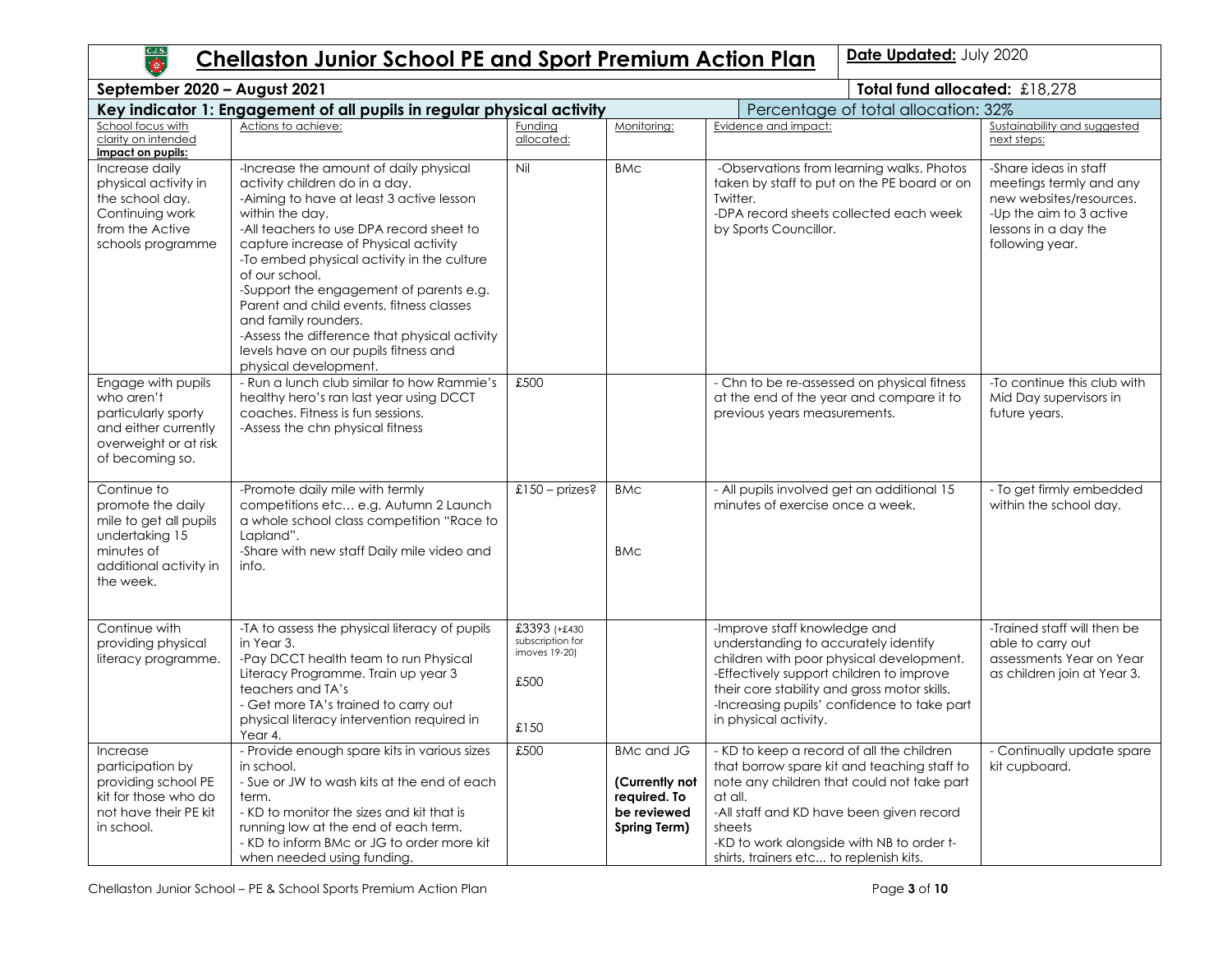# **Chellaston Junior School PE and Sport Premium Action Plan | Date Updated: July 2020**

| September 2020 - August 2021                                                                                |                                                                                                                                                                                                                                    |                                      |                                     | Total fund allocated: £18,278                                                                                                                                                                                                                                                       |                                                                                                                                                                                                          |  |
|-------------------------------------------------------------------------------------------------------------|------------------------------------------------------------------------------------------------------------------------------------------------------------------------------------------------------------------------------------|--------------------------------------|-------------------------------------|-------------------------------------------------------------------------------------------------------------------------------------------------------------------------------------------------------------------------------------------------------------------------------------|----------------------------------------------------------------------------------------------------------------------------------------------------------------------------------------------------------|--|
|                                                                                                             | Key indicator 1: Engagement of all pupils in regular physical activity                                                                                                                                                             |                                      | Percentage of total allocation: 32% |                                                                                                                                                                                                                                                                                     |                                                                                                                                                                                                          |  |
| School focus with<br>clarity on intended<br>impact on pupils:                                               | Actions to achieve:                                                                                                                                                                                                                | Funding<br>allocated:                | Monitoring:                         | Evidence and impact:                                                                                                                                                                                                                                                                | Sustainability and suggested<br>next steps:                                                                                                                                                              |  |
| Extend lunchtime<br>provision of activities<br>with external<br>providers and<br>experts.                   | -Mini leaders activities for all year 3 chn<br>across the week. When possible in summer<br>term.                                                                                                                                   | <b>NIL</b>                           | <b>BMc/JG</b>                       | - BMc to monitor, rota up on PE board.<br>Photos taken each term.                                                                                                                                                                                                                   | - BMc to train up year 6<br>volunteers each Autumn<br>term. Replenish equipment<br>used by chn. Promote<br>success of leaders in<br>assemblies and award<br>with certificates at the end<br>of the year. |  |
|                                                                                                             | - Lunchtime play equipment to be<br>extended and replenished to keep chn<br>active at lunchtime.                                                                                                                                   | £400                                 | <b>BMC</b>                          | - Receipt of order. BMc and JW to monitor<br>what is actually being used regularly at<br>Lunch. JW monitor rotation of activities.<br>-JS to inform the Middays of the money<br>allocation they have to spend on<br>equipment.<br>-Reciept of order. Photo graphs of being<br>used. | - Where budget available<br>continue to extend and<br>replenish equipment.                                                                                                                               |  |
|                                                                                                             | -Lunchtime Yoga club and fitness club to<br>run in the hub at lunchtimes. Could do in<br>Autumn term for particular year groups.<br>When possible, in summer term.                                                                 | £1000                                | <b>JW</b>                           | -Increasing pupils' confidence to take part<br>in physical activity.                                                                                                                                                                                                                |                                                                                                                                                                                                          |  |
| Increase opportunity<br>of PP children taking<br>part in after school<br>clubs                              | -School to subsidise Pupil premium children<br>to attend soccer stars after school club.<br>-Letters to be sent out to PP parents.<br>-Clubs need to be year group bubbles so<br>will run each evening for each year group.        | £3500                                | <b>BMc/JG</b>                       | -letters sent out to parents.<br>-registers and consent forms.                                                                                                                                                                                                                      |                                                                                                                                                                                                          |  |
| Increase<br>engagement of<br>pupils and increase<br>amount of physical<br>activity within the PE<br>lesson. | -Buy resources for partner class bubbles to<br>share and use in their games and PE<br>lesson. These will enable all year groups to<br>participate in their games and PE sessions<br>without equipment needed to be<br>auarantined. | £7755<br>(Taken from<br>under spend) |                                     | -Partner classes to monitor the equipment<br>and keep in order.                                                                                                                                                                                                                     | More equipment in school<br>for lessons once COVID 19<br>is over.                                                                                                                                        |  |
| WIDER IMPACT AS A RESULT OF ABOVE:                                                                          |                                                                                                                                                                                                                                    |                                      |                                     |                                                                                                                                                                                                                                                                                     |                                                                                                                                                                                                          |  |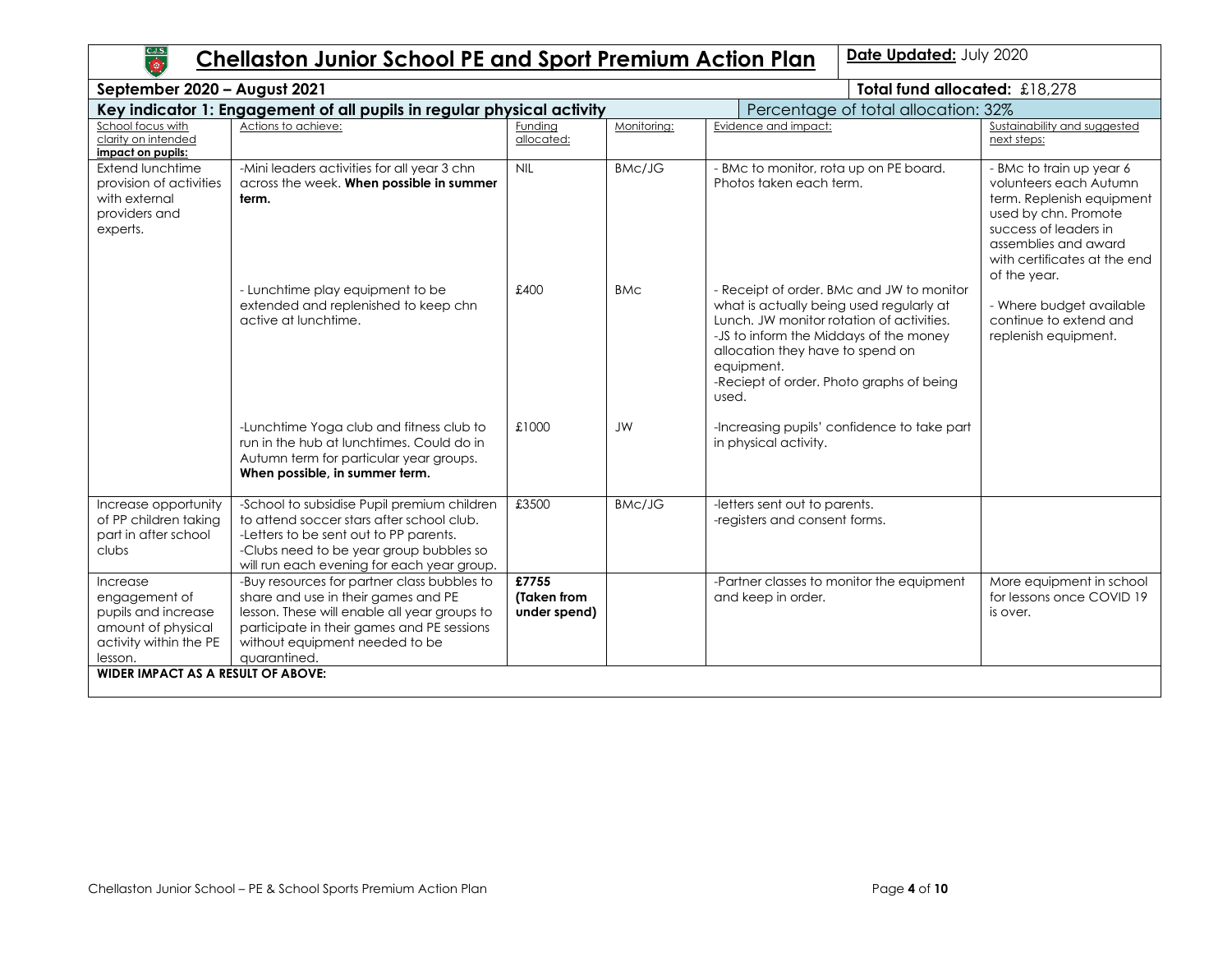| C.J.S.<br><b>TOP</b><br>Date Updated: February 2020<br><b>Chellaston Junior School PE and Sport Premium Action Plan</b>                                     |                                                                                                                                                                                                                                                                                                                                                                     |                       |                              |                                                                                                                                                                                                                   |                                                                                                                                                                                                                                                                                                  |  |
|-------------------------------------------------------------------------------------------------------------------------------------------------------------|---------------------------------------------------------------------------------------------------------------------------------------------------------------------------------------------------------------------------------------------------------------------------------------------------------------------------------------------------------------------|-----------------------|------------------------------|-------------------------------------------------------------------------------------------------------------------------------------------------------------------------------------------------------------------|--------------------------------------------------------------------------------------------------------------------------------------------------------------------------------------------------------------------------------------------------------------------------------------------------|--|
| September 2020 - August 2021                                                                                                                                |                                                                                                                                                                                                                                                                                                                                                                     |                       |                              | Total fund allocated: £                                                                                                                                                                                           |                                                                                                                                                                                                                                                                                                  |  |
| Key indicator 2: The profile of PE and sport being raised across the school as a tool for<br>whole school improvement                                       |                                                                                                                                                                                                                                                                                                                                                                     |                       |                              |                                                                                                                                                                                                                   | Percentage of total allocation: Nil                                                                                                                                                                                                                                                              |  |
| School focus with clarity on<br>intended<br>impact on pupils:                                                                                               | Actions to achieve:                                                                                                                                                                                                                                                                                                                                                 | Funding<br>allocated: | Monitoring:                  | Evidence and impact:                                                                                                                                                                                              | Sustainability and suggested next<br>steps:                                                                                                                                                                                                                                                      |  |
| Promote the Legacy of<br>2012 and 2016 to inspire<br>pupils to be active and<br>achieve.                                                                    | -Regular school assemblies to focus on<br>the Olympic/Paralympic themes or<br>current sporting events to inspire pupils to<br>be active and achieve (at least one per<br>half term). Continue vis zoom during this<br>uncertain time.<br>-Continue to liase with SSP about<br>city/district events which can used in<br>assemblies                                  | <b>NIL</b>            | <b>JG/BMcG/MF</b><br>and SLT | -Assembly rotas<br>-Assembly board (photos)                                                                                                                                                                       | -SLT has seen the benefits of<br>the raised profile and is<br>committed to funding these<br>areas if the Primary PE and<br>Sport Premium is discontinued.<br>-Staff to seek further 'local<br>heroes' and experts to raise<br>the profile of PE/Sport for<br>assemblies, activities and<br>clubs |  |
| PE/Sports display in hall to<br>raise profile with pupils,<br>designed to be interactive<br>and engaging.                                                   | -Continue to update regularly and sign-<br>post pupils to extra-curricular activities<br>inside and outside of school.<br>-Continue to update with photos to<br>celebrate successes and inspire further<br>pupils.                                                                                                                                                  | <b>NIL</b>            | JG                           | -Leaflets/fliers being used for<br>children if not already sent<br>home with them.<br>-Photograph of Working PE<br>display.                                                                                       | -Regularly update display<br>board with photos and leaflets<br>to inspire and motivate                                                                                                                                                                                                           |  |
| Use of social media<br>(Twitter) and CJS's Weekly<br><b>Bulletin to celebrate</b><br>success and sign-post<br>clubs to encourage<br>increased participation | -Regularly update Twitter with events that<br>are entered<br>-Re-tweets of Derby City SSP's promoting<br>of events<br>-Re-tweets of events/competitions/clubs<br>which are taking place in the local area<br>-Event leaders to write up short summary<br>of activity (with photos if consent is given)<br>and forward to office staff for Weekly<br><b>Bulletin</b> | Nil                   | JG/BMcG/Eve<br>nt leaders    | -Number of 'followers' has<br>increased dramatically (both<br>with parents, local clubs and<br>businesses)<br>-Pupils proud to read write-ups<br>and see photos in<br>print/electronically in weekly<br>bulletin. | -Continue to promote recent<br>and upcoming events and<br>clubs via social media (re-<br>tweets) and the bulletin<br>-Continue to use social media<br>to make further links with the<br>wider community                                                                                          |  |
| Participation and success<br>celebrated in weekly<br>assemblies to inspire and<br>motivate others                                                           | -Hand out certificates from events<br>organised by SSP and other agencies<br>-Celebrate successes of children where<br>achievements have been made in clubs<br>or activities outside of school. This may be<br>via zoom for majority of the year.                                                                                                                   | <b>NIL</b>            | AS/BMc/JG                    | -Event leaders to fill in<br>certificates to be handed out<br>weekly<br>-Increase in children bringing<br>in medals/cups/trophies as<br>they see others being<br>successful                                       | -Continue to encourage and<br>promote successes inside and<br>outside of school                                                                                                                                                                                                                  |  |
| <b>WIDER IMPACT AS A RESULT OF ABOVE:</b>                                                                                                                   | VPupils are very proud to be involved in assemblies/photos on the notice board etc which is impacting on confidence and self esteem.                                                                                                                                                                                                                                |                       |                              |                                                                                                                                                                                                                   |                                                                                                                                                                                                                                                                                                  |  |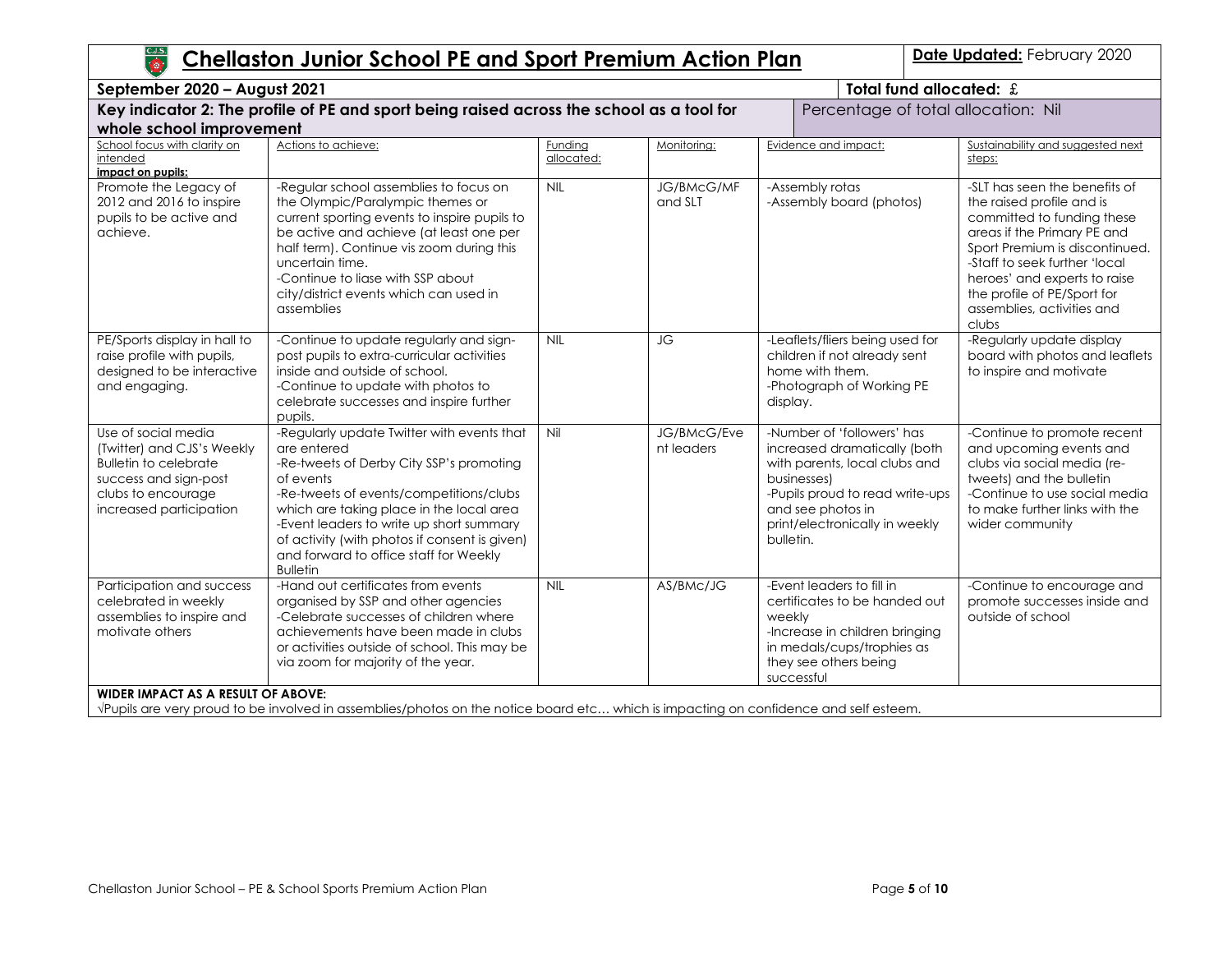| C.J.S.                                                                                                                                                                                                                                                                   | <b>Chellaston Junior School PE and Sport Premium Action Plan</b>                                                                                                                                                                 |                                    |                |                                                                                                                                                                                                                                                     | Date Updated: February 2020                                                                                                                         |
|--------------------------------------------------------------------------------------------------------------------------------------------------------------------------------------------------------------------------------------------------------------------------|----------------------------------------------------------------------------------------------------------------------------------------------------------------------------------------------------------------------------------|------------------------------------|----------------|-----------------------------------------------------------------------------------------------------------------------------------------------------------------------------------------------------------------------------------------------------|-----------------------------------------------------------------------------------------------------------------------------------------------------|
| September 2020 - August 2021                                                                                                                                                                                                                                             |                                                                                                                                                                                                                                  |                                    |                |                                                                                                                                                                                                                                                     | Total fund allocated: £5775                                                                                                                         |
|                                                                                                                                                                                                                                                                          | Key indicator 3: Increased confidence, knowledge and skills of all staff in teaching PE and Sport                                                                                                                                |                                    |                |                                                                                                                                                                                                                                                     | Percentage of total allocation: 27%                                                                                                                 |
| School focus with clarity on intended<br>impact on pupils:                                                                                                                                                                                                               | Actions to achieve:                                                                                                                                                                                                              | Funding allocated:                 | Monitoring:    | Evidence and impact:                                                                                                                                                                                                                                | Sustainability and suggested next<br>steps:                                                                                                         |
| Develop teacher skills through<br>training CPD and coaching (SSP<br>mentoring)<br>In order to improve progress and<br>achievement of all pupils the focus is<br>on up-skilling the staff will undertake<br>the afPE accredited courses and<br>disseminate to other staff | -Recap on assessments in staff<br>meeting and identify what an<br>expected skilled child should look<br>like. Staff meeting time.                                                                                                | Nil                                | <b>JG/BMcG</b> |                                                                                                                                                                                                                                                     | -CJS staff to hold staff meeting<br>to discuss good practice and<br>benefits of mentoring sessions                                                  |
| Develop teacher skills through<br>training CPD and coaching (other<br>agencies)                                                                                                                                                                                          | -Experts in basketball to visit to deliver<br>sessions so teaching staff can<br>improve knowledge, skills and<br>confidence when teaching these<br>sports (Spring Term if possible)<br>-JG/BMcG to book sessions                 | £910 Basketball<br>(Stedroy Baker) | <b>JG/BMcG</b> | -Visits from experts have<br>previously provided<br>teaching staff with further<br>knowledge and ideas on<br>how to deliver basketball.                                                                                                             | -Staff to feedback on sessions<br>and their effectiveness in<br>improving their own CPD and<br>skills (decide whether to use<br>next year)          |
| Develop Teacher Skills Through<br>Training CPD And Coaching (ASA<br>Swimming Course)                                                                                                                                                                                     | -4 members of staff to complete<br>swimming training delivered by ASA<br>to develop confidence, skills and<br>knowledge.<br>- NQT PE course                                                                                      | £165<br>£800 (Cover)               | <b>BMcG</b>    | -Course completion<br>certificate<br>-Increased understanding<br>of current standards of<br>swimming                                                                                                                                                |                                                                                                                                                     |
| PE Learning Walks to celebrate good<br>practice and identify areas for<br>development                                                                                                                                                                                    | -JG/BMcG to observe and support<br>staff in the delivery of PE/Games<br>lessons<br>-JG/BMcG to ensure progression<br>maps and skills are being taught in<br>relevant year groups. This can be<br>completed via pupil interviews. | £500                               | JG/BMcG        | -All year groups to have<br>feedback on quality of<br>teaching and learning in<br>PE and all clear on ways<br>to develop                                                                                                                            | -Areas that are identified for<br>improvement can be<br>included into future action<br>plan<br>-Staff to celebrate good<br>practice and share ideas |
| Twilight or Inset on Gymnastics,<br>Dance and Games.                                                                                                                                                                                                                     | -Derby SSP to deliver x2 Whole school<br>training tailored to our school on<br>Gymnastics and OAA. How to deliver<br>high quality gymnastic lessons and<br>make use of equipment.                                                | £800                               | <b>BMcG</b>    | -iStaff increased<br>knowledge, confidence<br>and skills to deliver high<br>quality PE.<br>-Insight into current good<br>practice<br>-Showcase resources<br>available<br>-Able to identify good to<br>outstanding practice and<br>criteria required | -Staff to act upon and use<br>within own lessons                                                                                                    |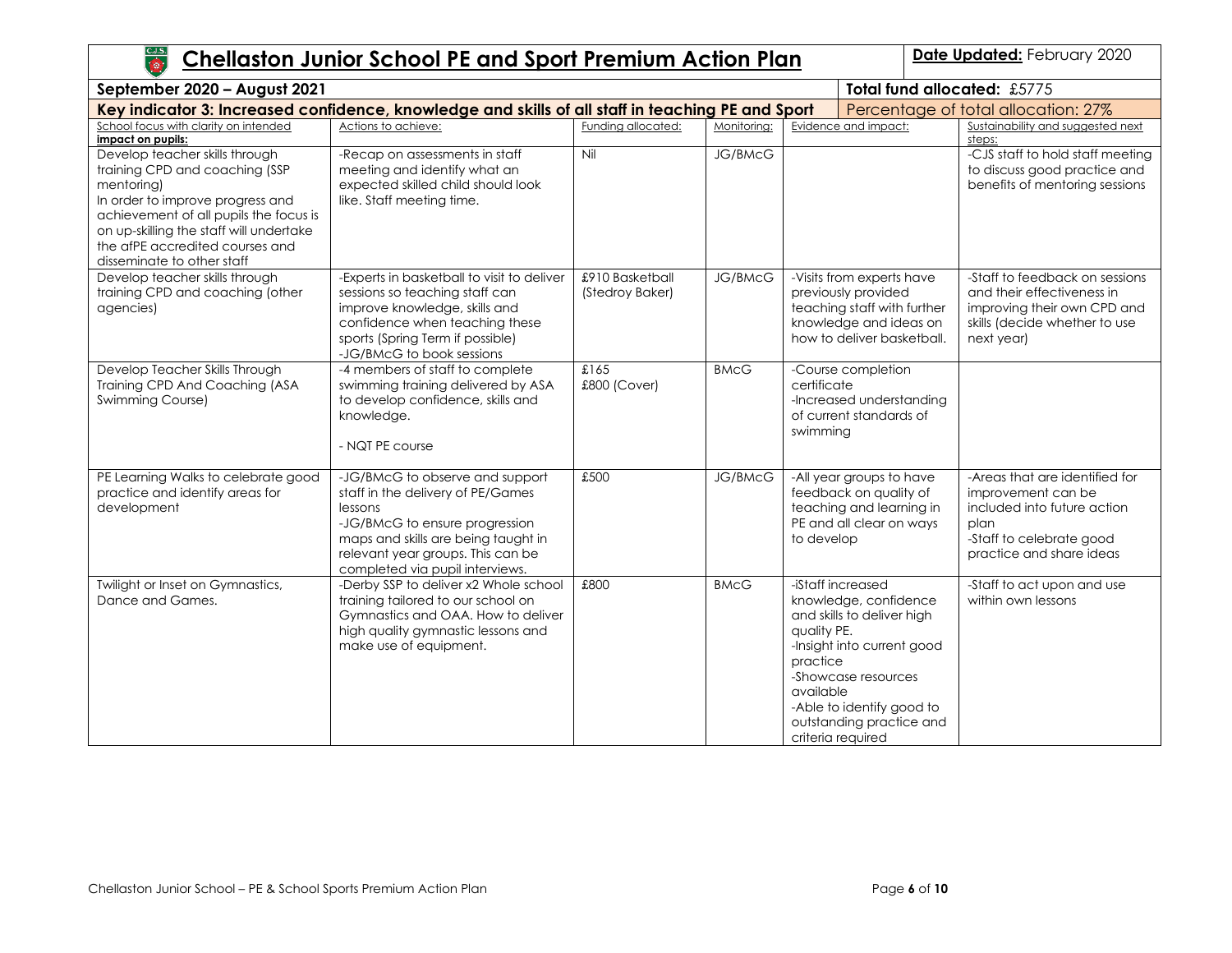| $rac{\text{C.J.S.}}{\text{10}}$<br>Date Updated: February 2020<br><b>Chellaston Junior School PE and Sport Premium Action Plan</b>       |                                                                                                                                                                                                                                                                                                                         |                        |                                     |                                                                                                                                                                                                         |                                                                                                                                                           |  |  |
|------------------------------------------------------------------------------------------------------------------------------------------|-------------------------------------------------------------------------------------------------------------------------------------------------------------------------------------------------------------------------------------------------------------------------------------------------------------------------|------------------------|-------------------------------------|---------------------------------------------------------------------------------------------------------------------------------------------------------------------------------------------------------|-----------------------------------------------------------------------------------------------------------------------------------------------------------|--|--|
| <b>Total fund allocated: £5775</b><br>September 2020 - August 2021                                                                       |                                                                                                                                                                                                                                                                                                                         |                        |                                     |                                                                                                                                                                                                         |                                                                                                                                                           |  |  |
| Key indicator 3: Increased confidence, knowledge and skills of all staff in teaching PE and Sport<br>Percentage of total allocation: 27% |                                                                                                                                                                                                                                                                                                                         |                        |                                     |                                                                                                                                                                                                         |                                                                                                                                                           |  |  |
| Develop teacher skills through<br>training CPD (Mental Health First Aid)                                                                 | -Book 4 members of staff on Mental<br>Health First Aid course.                                                                                                                                                                                                                                                          | £800<br>$£800$ (cover) | BMc/JG                              | -Increased confidence.<br>knowledge and<br>understanding around<br>how best to support<br>someone with a mental<br>health issue.<br>-Create a mentally<br>healthy, supportive<br>environment in school. | Trained Teachers to continue<br>creating a mentally healthy<br>and supportive environment<br>amongst their year groups.                                   |  |  |
| Extend and replenish resources.                                                                                                          | - Teachers to inform JG/BMcG of<br>damaged resources or resources<br>that need replacing.<br>-Sports Council to assist JG with this.                                                                                                                                                                                    | £1000                  | BMc/JG<br>And<br>Sports<br>council. | -All chn are able to<br>participate and take part<br>in a lesson and keep<br>active.                                                                                                                    | -Give jobs to Sports council<br>and year 6 to monitor the<br>equipment and look after it<br>e.g. pumping balls.<br>- Do Termly inspections and<br>audits. |  |  |
| WIDER IMPACT AS A RESULT OF ABOVE:<br>VIncrease knowledge, confidence and skills of all teaching staff.                                  | VGain new ideas to support the development of Sport, Physical Activity and Health.<br>$\sqrt{2}$ mprove the quality of PE, sport and physical activity provision across the school.<br>Vensures staff are aware of progression maps to build on prior learning and that new skills are being taught in each year group. |                        |                                     |                                                                                                                                                                                                         |                                                                                                                                                           |  |  |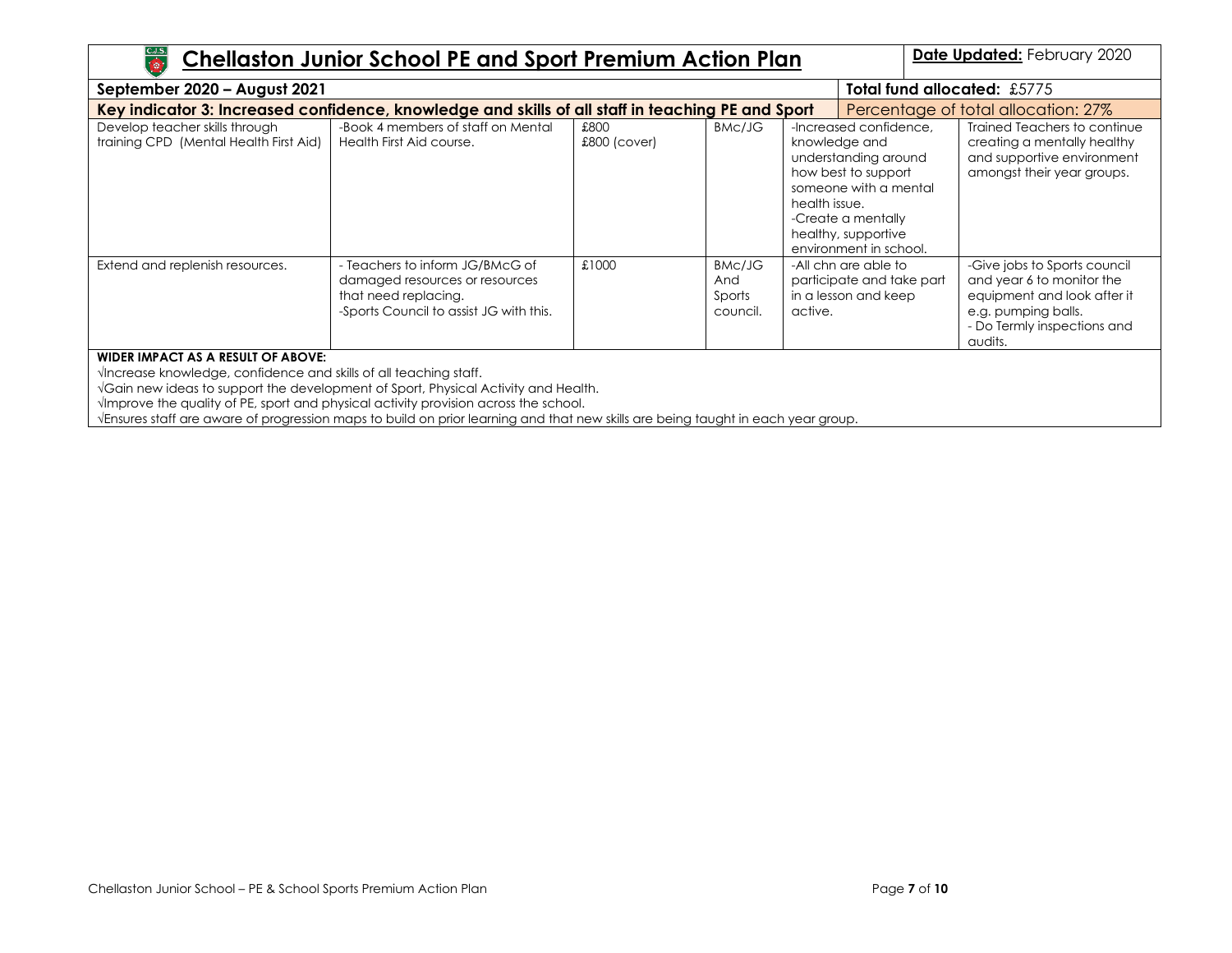| C.J.S.<br><b>Chellaston Junior School PE and Sport Premium Action Plan</b><br>$\bullet$                                                                                                                                                                                                                                  |                                                                                                                                                                                            |                                     |                                                   |                                                                               |                                                                                                                                                                                  |  | Date Updated: February 2020                                                                                                                                                                  |
|--------------------------------------------------------------------------------------------------------------------------------------------------------------------------------------------------------------------------------------------------------------------------------------------------------------------------|--------------------------------------------------------------------------------------------------------------------------------------------------------------------------------------------|-------------------------------------|---------------------------------------------------|-------------------------------------------------------------------------------|----------------------------------------------------------------------------------------------------------------------------------------------------------------------------------|--|----------------------------------------------------------------------------------------------------------------------------------------------------------------------------------------------|
| September 2020 - August 2021                                                                                                                                                                                                                                                                                             |                                                                                                                                                                                            | Total fund allocated: £3000         |                                                   |                                                                               |                                                                                                                                                                                  |  |                                                                                                                                                                                              |
| Key indicator 4: Broader experience of a range of sports and activities offered to all pupils.                                                                                                                                                                                                                           |                                                                                                                                                                                            | Percentage of total allocation: 14% |                                                   |                                                                               |                                                                                                                                                                                  |  |                                                                                                                                                                                              |
| School focus with clarity on<br>intended impact on pupils:                                                                                                                                                                                                                                                               | Actions to achieve:                                                                                                                                                                        | Fundina<br>allocated:               | Monitorina:                                       | Evidence and impact:                                                          |                                                                                                                                                                                  |  | Sustainability and suggested next<br>steps:                                                                                                                                                  |
| Increase opportunities of<br>attempting different sports<br>in Year 6.                                                                                                                                                                                                                                                   | -Plan and timetable an Activity day<br>for Year 6 to take part in activities<br>like climbing, caving, archery etc<br>Every child should get the chance<br>to take part in x 2 activities. | £2000                               | <b>BMcG</b><br>Book and<br>organise<br>timetable. |                                                                               | - Y6 children are offered a broader<br>range of sports and activities.                                                                                                           |  | -Sign-post children to<br>opportunities made available<br>to them during activity day.<br>-Re-book favoured activities<br>for following year.                                                |
| Increase opportunities of<br>attempting different sports<br>across the school.                                                                                                                                                                                                                                           | -Premier Sports to offer enrichment<br>activities such as archery, fencing,<br>handball lacrosse and tchoukball.                                                                           | £1000                               | <b>BMcG</b><br>Book and<br>organise<br>timetable. | - Y3/4/5 children are offered a<br>broader range of sports and<br>activities. |                                                                                                                                                                                  |  | -Find links to existing clubs for<br>children who want to take it<br>UD.<br>-Regular leaflets/fliers<br>delivered to classes which are<br>shared on<br>noticeboard/entrance/social<br>media. |
| Increase opportunities of<br>outside curriculum in order<br>to get more pupils<br>involved, particularly on<br>those who do not take up<br>additional PE and Sport<br>opportunities.                                                                                                                                     | -Ask staff if anyone would like to run<br>new clubs e.g. table tennis, fitness<br>class, yoga.<br>-Target chn highlighted on the<br>Active schools baselines.                              | Nil                                 |                                                   |                                                                               | -Sports Council to conduct survey<br>of favoured activities/sports<br>-Sports Council to keep a record of<br>children who have taken part to<br>target less active particiapants |  | - School is not dependent on<br>"experts" coming in to teach<br>PE and Sports as staff are<br>running clubs.                                                                                 |
| <b>WIDER IMPACT AS A RESULT OF ABOVE:</b><br>VAn increase of children participating in competitions and festivals in comparison to last year.<br>$\sqrt{\lambda}$ ll children given the opportunity to try new sports inside and outside of school.<br>VChildren develop a lifelong love of exercise and healthy living. |                                                                                                                                                                                            |                                     |                                                   |                                                                               |                                                                                                                                                                                  |  |                                                                                                                                                                                              |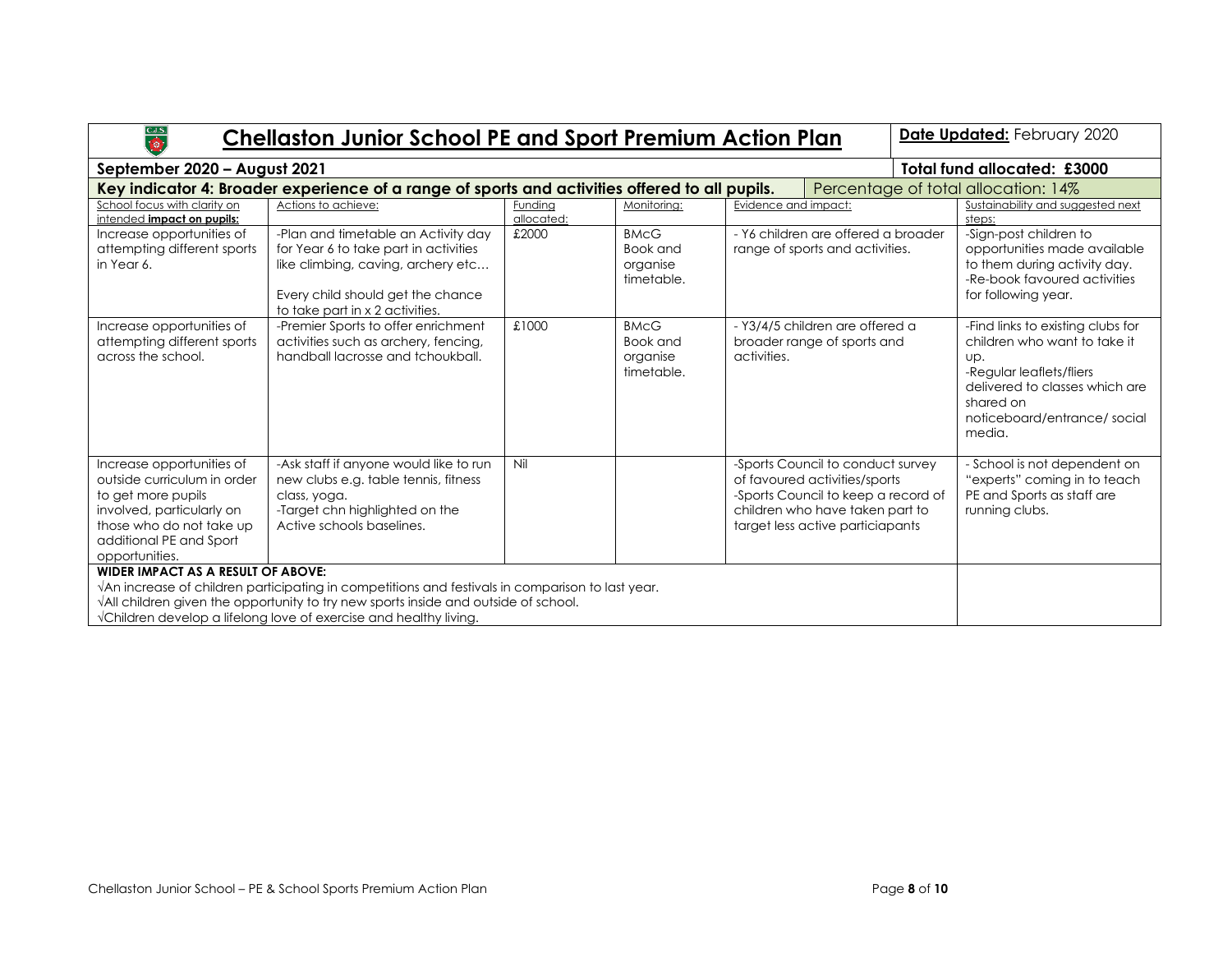# **Chellaston Junior School PE and Sport Premium Action Plan | Date Updated: February 2020**

| September 2020 - August 2021                                                                  |                                                                                                                                                                                                                                                                                                                                                                                                                                                                   | Total fund allocated: £2700 |                                |                                                                                                                                                                                                                                                                                             |                                                                                                                                                                                |  |
|-----------------------------------------------------------------------------------------------|-------------------------------------------------------------------------------------------------------------------------------------------------------------------------------------------------------------------------------------------------------------------------------------------------------------------------------------------------------------------------------------------------------------------------------------------------------------------|-----------------------------|--------------------------------|---------------------------------------------------------------------------------------------------------------------------------------------------------------------------------------------------------------------------------------------------------------------------------------------|--------------------------------------------------------------------------------------------------------------------------------------------------------------------------------|--|
|                                                                                               | Key indicator 5: Increased participation in competitive sport.                                                                                                                                                                                                                                                                                                                                                                                                    |                             |                                | Percentage of total allocation: 13%                                                                                                                                                                                                                                                         |                                                                                                                                                                                |  |
| School focus with clarity on<br>intended impact on pupils:                                    | Actions to achieve:                                                                                                                                                                                                                                                                                                                                                                                                                                               | Funding<br>allocated:       | Monitoring:                    | Evidence and impact:                                                                                                                                                                                                                                                                        | Sustainability and suggested next<br>steps:                                                                                                                                    |  |
| Give children the<br>opportunity in all year<br>groups competing in inter-<br>schools sports. | -Enter virtual competitions and<br>festivals provided by the SSP.<br>-Encourage more staff to take part<br>in virtual festivals and competitions<br>with classes.                                                                                                                                                                                                                                                                                                 |                             | JG and BMc<br>JG and BMc<br>JG | -Certificates awarded after the<br>events.<br>-Risk assessments completed for<br>events and photographs.<br>-An increase in the amount of<br>children involved with competitive<br>sports.<br>-Pupils are motivated to be active<br>and enjoy taking part in<br>competitions and festivals. | -Increase the number of staff<br>taking children to events so<br>staff become more confident<br>and willing to do in the future.<br>-Train more staff to drive the<br>minibus. |  |
| Increase the intra-school<br>competitions in addition to<br>Sports Day.                       | -Use DCCT and SSP Derby to lead<br>various different roadshows for each<br>year group to compete against<br>their classes.                                                                                                                                                                                                                                                                                                                                        | £1000                       | JG and BMc                     | -Photographs, children's reports,<br>weekly bulletin.<br>-Increased participation in intra<br>school competitions.<br>-Sports Council to keep record of<br>participants to target less active                                                                                               | -Keep sports week<br>tournaments simple and easy<br>to follow so all staff get<br>involved and enjoy.                                                                          |  |
|                                                                                               | -All pupils to be involved in at least 3<br>intra-school sporting events across<br>the school year:<br>1 x fundraising event (Sports<br>relief/red nose day).<br>2 x Sport week tournament (year<br>group competition in chosen sport)<br>1 x Competitive Sports' Day (held<br>over 2 days)<br>1 x swimming gala<br>1 x Active schools themed<br>competition e.g. Daily Mile<br>-Sports Council to record favoured<br>events and help support for lower<br>school | £1000                       | JG and BMc                     | and less enthusiastic.                                                                                                                                                                                                                                                                      |                                                                                                                                                                                |  |
|                                                                                               | -To use Super Schools app to run<br>intra-school competition within the<br>classrooms/outsides.                                                                                                                                                                                                                                                                                                                                                                   | £200                        |                                |                                                                                                                                                                                                                                                                                             | -Use ideas from app to<br>continue intra competitions in<br>school                                                                                                             |  |
| Give children sense of<br>team spirit.                                                        | -New kits.                                                                                                                                                                                                                                                                                                                                                                                                                                                        | £500                        |                                |                                                                                                                                                                                                                                                                                             |                                                                                                                                                                                |  |
| WIDER IMPACT AS A RESULT OF ABOVE                                                             | VMore children keen to take part in sport and competition.<br>VMore children finding a sport or activity to promote a healthy lifestyle                                                                                                                                                                                                                                                                                                                           |                             |                                |                                                                                                                                                                                                                                                                                             |                                                                                                                                                                                |  |